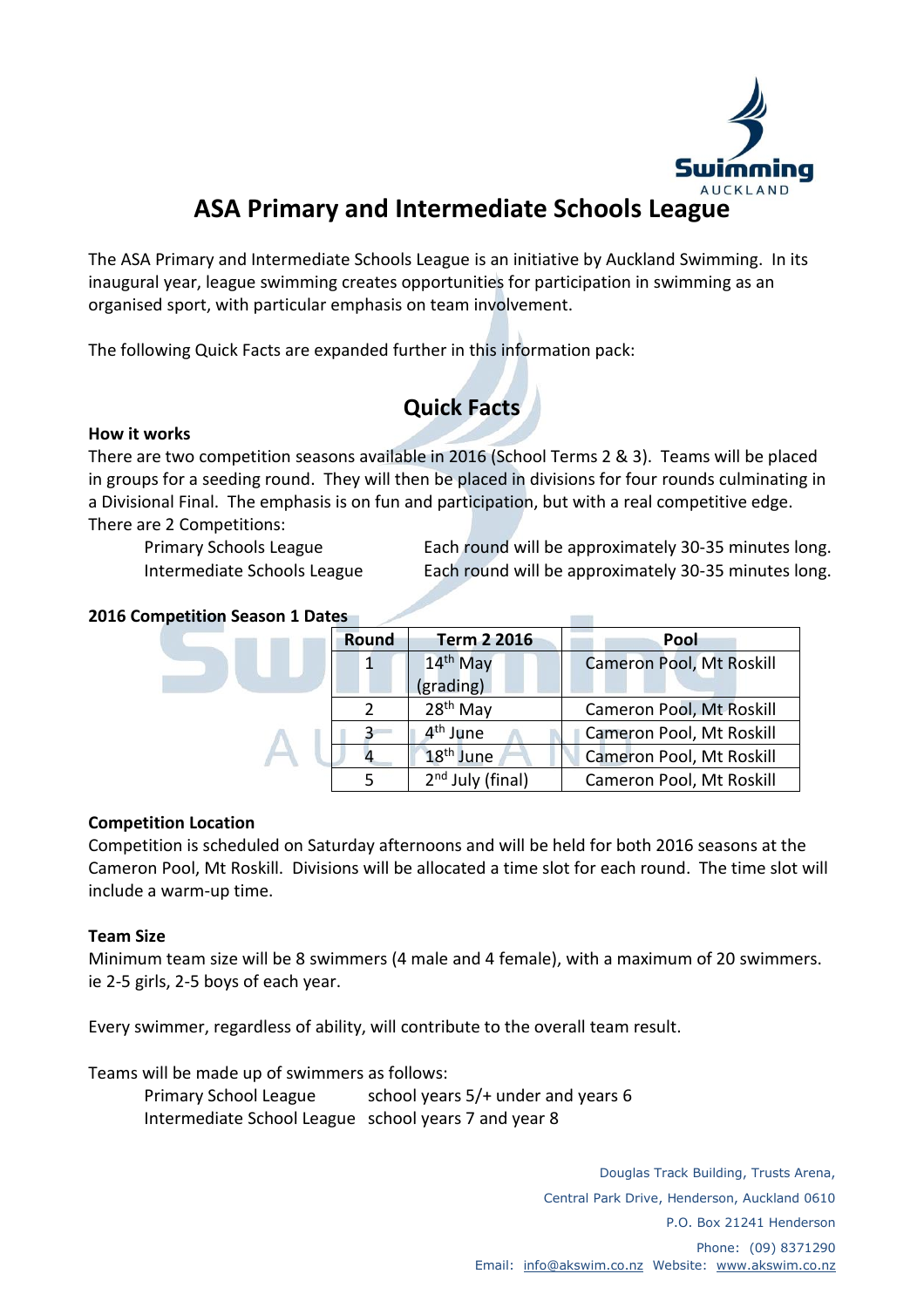#### **Race Events**

Each round consists of sprint events, covering all strokes and relays. Depending on the swimmers age, most events are either 1 or 2 lengths of the 25 metre pool.

2

#### **Team Fees**

The cost for **Primary** and **Intermediate Schools Leagues** are \$400 per team.

#### **Team Volunteer Requirements at Meets**

Each team will need to contribute three volunteers when they compete (two time-keepers and an admin assistant).

#### **Prizes**

The winning teams in each division will be presented with a cup.

In addition, all team members in the top three teams will receive ribbons.

#### **What to do if your school cannot make up a team**

If your school does not have enough swimmers for a team, you may join another local school to form a joint team.

#### **Interested, what do we do now?**

In this package you will find team and individual registration forms.

Please complete and return with payment to;

Auckland Swimming ASA Primary and Intermediate Schools League PO Box 20241 Henderson. A/c 12 3011 0757520 00

### **Entries and Payments must be received by Friday 29th April 2016.**

If you wish to discuss your interest, either call or email either of the hosting clubs:



Kim Munro Ph.027 6439454 email: [handicapper@swimroskill.co.nz](mailto:handicapper@swimroskill.co.nz) (Roskill Swimming Club)

Sandra Burrow Ph.021 556960 email[: sandra.orewa@gmail.com](mailto:sandra.orewa@gmail.com) (Central City Swimming Club)

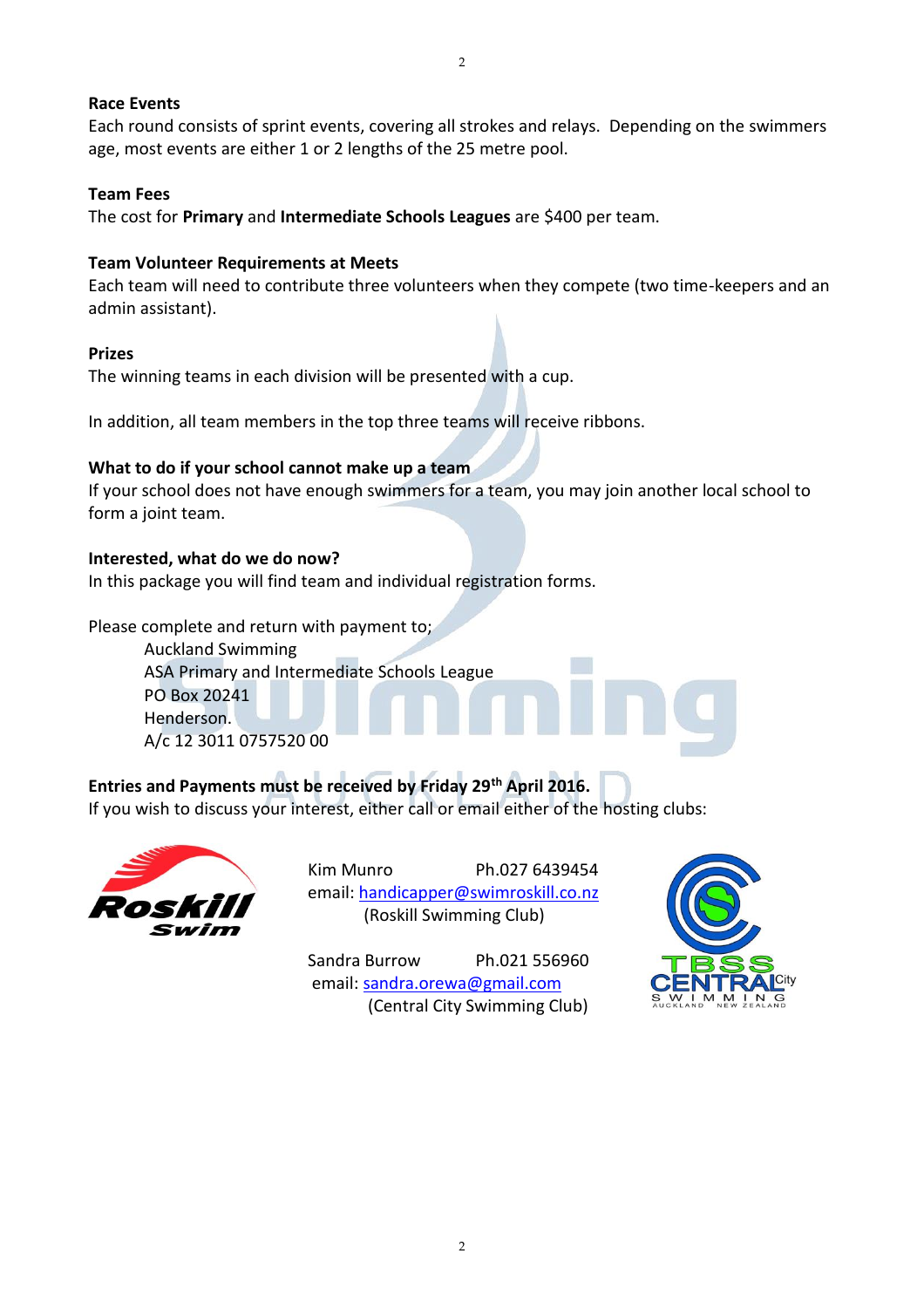# **Primary Schools League**

#### **Categories:**

Year 5/+ under; Year 6 Boys and Girls



### **Team Size:**

Minimum team size will be 8 swimmers (4 male and 4 female), with a maximum of 20 swimmers. ie comprising 2-5 girls, 2-5 boys of each year.

### **Events:**

Same program each week.

4 individual (each age group male and female)

- 25 Freestyle
- 25 Backstroke
- 25 Breaststroke
- 25 Butterfly

4 Mixed Relay events (each age group)

4 x 25 Freestyle relay

4 x 25 Backstroke relay

4 x 25 Medley relay

8 x 25 Grand relay (2 swimmers each age group, male and female – Freestyle)

### **Each swimmer may swim:**

A maximum of 2 individual events (ideally only one individual swim per swimmer).

AUCKLAN

 A maximum of 4 relay events. Note a year 5/+ under may swim up, but a year 6 cannot swim down.

**Cost:** \$400 per team.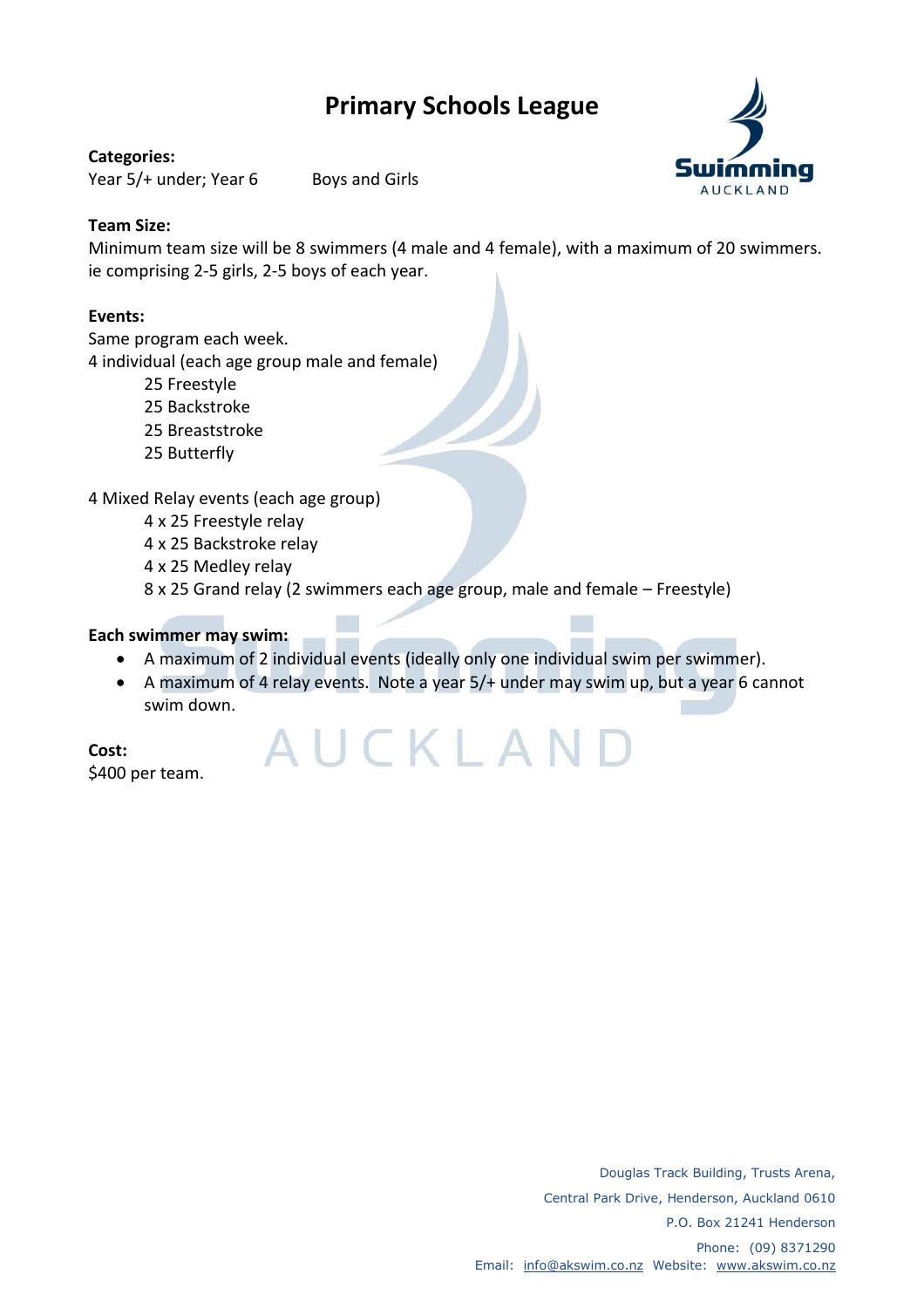## **Intermediate Schools League**

### **Categories:**

Year 7; Year 8 Boys and Girls

### **Team Size:**

Minimum team size will be 8 swimmers (4 male and 4 female), with a maximum of 20 swimmers. ie comprising 2-5 girls, 2-5 boys of each year.

### **Events:**

Same program each week.

4 individual (each age group male and female)

- 50 Freestyle
- 50 Backstroke
- 25 Breaststroke
- 25 Butterfly

4 Mixed Relay events (each age group)

- 4 x 25 Freestyle relay
- 4 x 25 Backstroke relay
- 4 x 25 Medley relay

8 x 25 Grand relay (2 swimmers each age group, male and female – Freestyle)

#### **Each swimmer may swim:**

- A maximum of 2 individual events (ideally only one individual swim per swimmer).
- A maximum of 4 relay events. Note a year 7 and under may swim up, but a year 8 cannot swim down. UCKLAND

**Cost:** \$400 per team.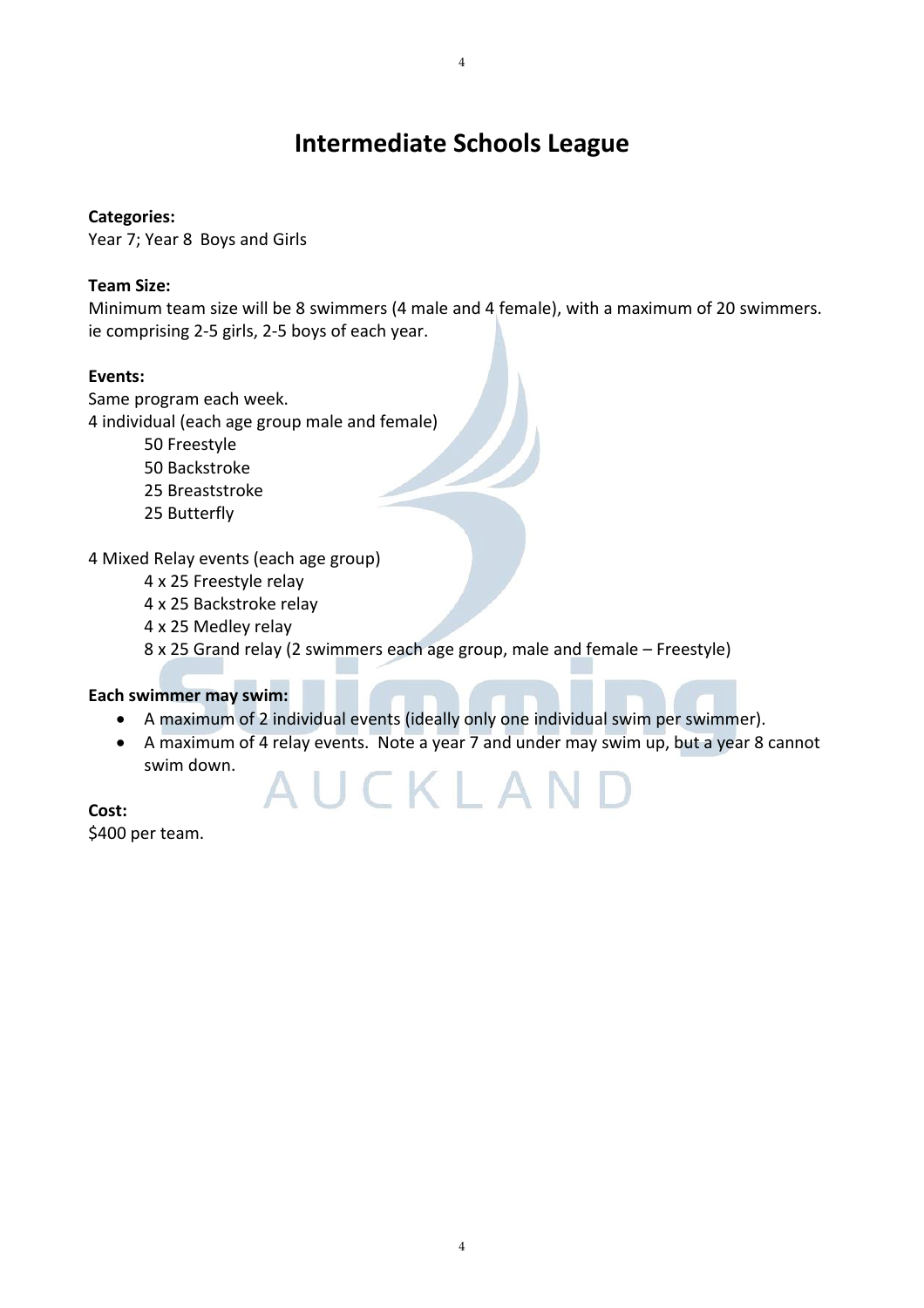

#### **Guidelines for Team Managers**

For many children, their first experience of competitive swimming will be in the ASA Primary and Intermediate Schools League. Also, for many parents, this will be their first experience on 'official duties'. We look forward to this and hope to create an environment that ensures these 'firsts' are positive experiences.

The following helpful notes have been provided for your assistance, particularly for those of you who are accepting a Team Manager's position for the first time:

Team Managers will be notified of their start times.

Swimmers may use the starting blocks or start in the water from the side of the pool. Recognising that for many swimmers this will be their first time 'competing', a 'two-start' rule procedure will be used.

#### **Before coming to the Pool**

- Refer to the programme of events and decide which swimmer will swim in which event. Try to give each swimmer the same number of races and be aware of the sequence of races so that the swimmer does not have to swim races too close together. Remember, teams can participate even if there are only a minimal number of members available (subject to the minimum / maximum events ruling as specified in the Information Sheet).
- Contact each swimmer in your team and advise them which team they are in and where and when they will be swimming.
- You will receive notification of your start-time at the pool (which may differ from round to round depending on grading) and lane draw.
- Arrange officials as requested making sure that your Timekeepers know to start and stop their stopwatch.
- During the course of the ASA Primary and Intermediate Schools League round, your volunteer officials may also be expected to act as:

CKLAI

- o Runner
- o Assistant Recorder

#### **Upon Arrival at the Pool**

- Make sure the swimmers know which event they are swimming, your team's allocated lane for warm-up and competition, and that they are ready to swim as required.
- Check with your Timekeepers and advise them to report to the Recorder's desk 15 mins before your round begins, to be allocated their lane and be given stopwatches and timekeeping sheets.
- Each swimmer must report back to you immediately after each event and remain with you to be advised of their next swim.
- If you and your team are well organised, you, your new swimmers and their parents will enjoy their first experience of competitive swimming.

#### **The order of the Medley Relay is:**

Backstroke Breaststroke Butterfly Freestyle

> Douglas Track Building, Trusts Arena, Central Park Drive, Henderson, Auckland 0610 P.O. Box 21241 Henderson Phone: (09) 8371290 Email: [info@akswim.co.nz](mailto:info@akswim.co.nz) Website: [www.akswim.co.nz](http://www.akswim.co.nz/)